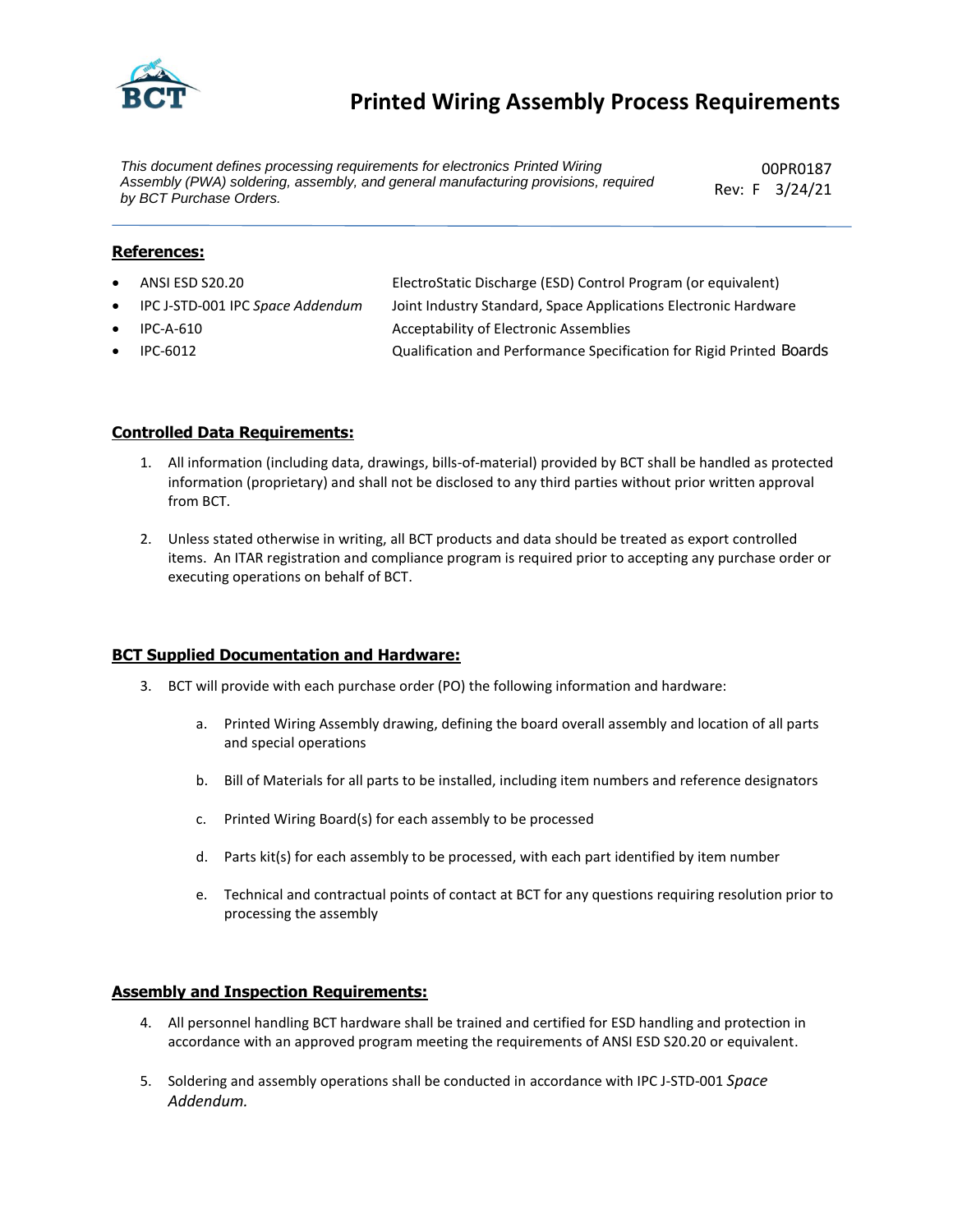

## **Printed Wiring Assembly Process Requirements**

*This document defines processing requirements for electronics Printed Wiring Assembly (PWA) soldering, assembly, and general manufacturing provisions, required by BCT Purchase Orders.*

00PR0187 Rev: F 3/24/21

- 6. Solder using Sn63Pb37 leaded solder.
- 7. All BGA parts with pure tin balls used on flight assemblies shall be reballed with 63/37 leaded balls. If this process is performed by supplier or their sub-tier supplier, process documentation shall be submitted to BCT for review and approval prior to proceeding.
- 8. **MSL Guidance:** All components shall be handled per their Moisture Sensitivity Level. There are additional requirements for solid tantalum capacitors detailed in the PO Q-Note. All Solid Tantalum capacitors shall be identified and treated at a minimum of MSL 3 or their MSL Rating whichever is higher.

**Tantalum Preconditioning:** Mandatory preconditioning at 125C for 15 hours shall be implemented for solid tantalum capacitors, in the event the floor life is reached IPC/JEDEC J-STD-033 Bake Conditions are appropriate with no additional preconditioning.

- 9. Assembled hardware shall be inspected prior to delivery, in accordance with the drawing and processing requirements cited herein, including:
	- a. A detailed inspection report, including identification of non-conformances and dispositions, shall be included with the delivered assembly or provided electronic format (email or CD-Rom). Supplier format acceptable). Automated Optical Assembly reports may be supplied if available.
	- b. BGA Specific Requirements:
		- i. Reballing report shall include process identification and materials certification
		- ii. X-Ray inspection shall be performed for all Ball Grid Arrays (BGA) and thermal attachments, with results included in the inspection report.
	- c. PWAs shall be inspected to IPC-A-610, Class 3 prior to delivery.
		- i. X-Ray inspection shall be performed on ALL EEE parts that cannot be inspected visually.
		- ii. X-Ray inspection shall be performed on ALL devices that have a thermal pad or for which solder connections cannot be visual inspected. This includes but is not limited to the following package types: BGA/CGA/LGA, QFN, LCC, SON, Thermally Enhanced TSSOP.
		- iii. Thermal pad solder coverage shall be >50%.
	- d. Photographs of each side of each board shall be provided in electronic format (email or CD-Rom). Resolution and quality of supplied files shall be sufficient to identify parts, reference designators on silkscreen and part numbers if visible.